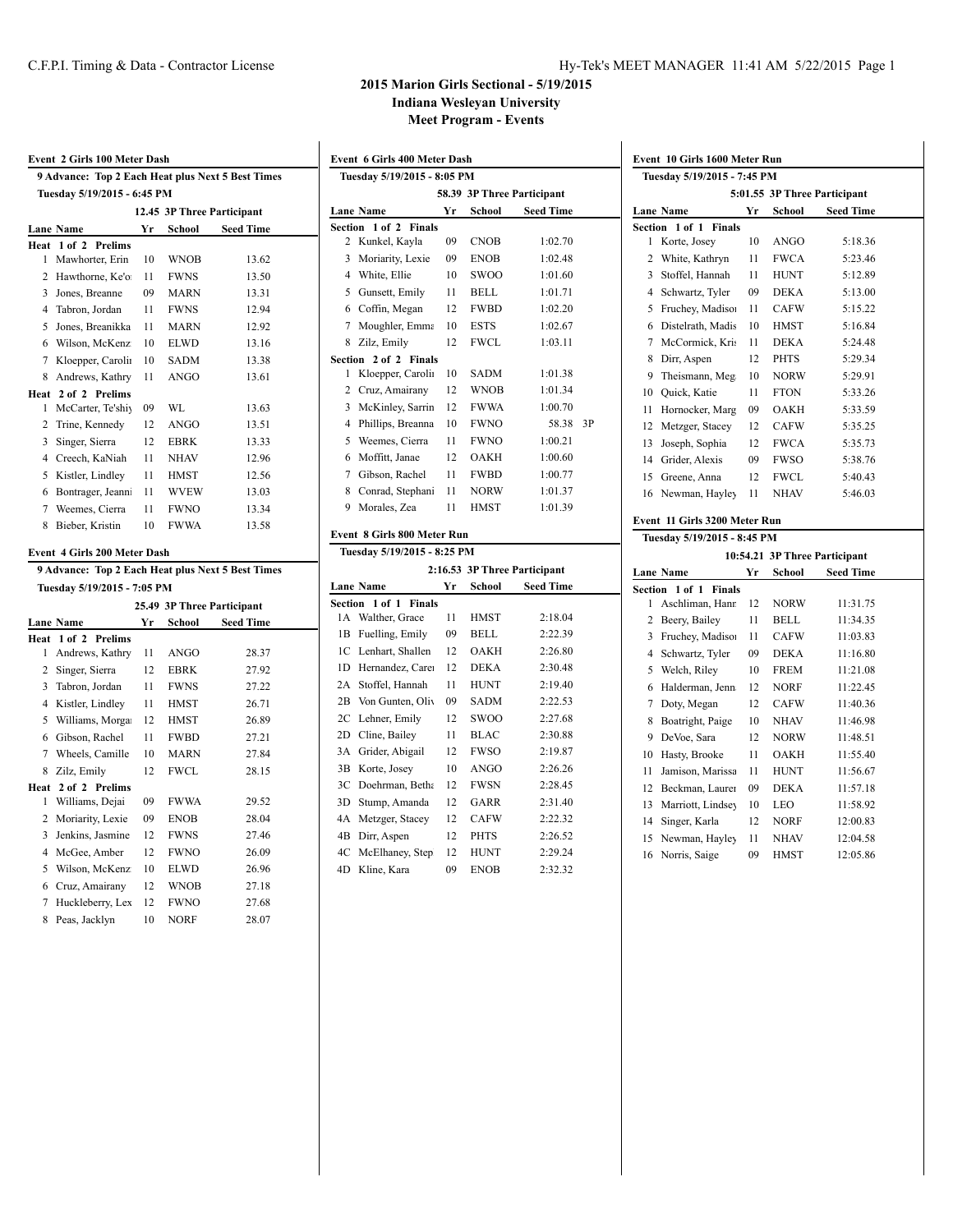## **2015 Marion Girls Sectional - 5/19/2015**

**Indiana Wesleyan University**

**Meet Program - Events**

|                | Event 13 Girls 100 Meter Hurdles                  |    |             |                            |
|----------------|---------------------------------------------------|----|-------------|----------------------------|
|                | 9 Advance: Top 2 Each Heat plus Next 5 Best Times |    |             |                            |
|                | Tuesday 5/19/2015 - 6:55 PM                       |    |             |                            |
|                |                                                   |    |             | 15.03 3P Three Participant |
|                | <b>Lane Name</b>                                  | Yr | School      | <b>Seed Time</b>           |
| Heat           | $1$ of $2$<br><b>Prelims</b>                      |    |             |                            |
| 1              | Dawes, Makenna                                    | 10 | SWOO        | 16.90                      |
| 2              | LaBelle, Jordan                                   | 11 | <b>HMST</b> | 16.80                      |
| 3              | Wright, Cezi                                      | 11 | <b>HMST</b> | 16.31                      |
| 4              | Griffin, Demetria                                 | 12 | <b>FWWA</b> | 15.53                      |
| 5              | Walterhouse, Lyc                                  | 12 | <b>ENOB</b> | 15.52                      |
| 6              | Wanner, Addie                                     | 09 | <b>SADM</b> | 16.28                      |
| 7              | Turner, Nakita                                    | 09 | NHAV        | 16.73                      |
| 8              | Gatchell, Allison                                 | 12 | LEO         | 16.87                      |
|                | Heat 2 of 2 Prelims                               |    |             |                            |
| 1              | Barden, Madison                                   | 11 | WABS        | 17.02                      |
| 2              | Fogle, Janessa                                    | 11 | <b>CNOB</b> | 16.82                      |
| 3              | Saylor, Brooke                                    | 12 | EBRK        | 16.56                      |
| $\overline{4}$ | Green, Je'bria                                    | 11 | <b>FWWA</b> | 15.79                      |
| 5              | Pruitt, Taryn                                     | 10 | <b>WVEW</b> | 15.50                      |
| 6              | Houston, KiMay:                                   | 10 | <b>FWSO</b> | 15.99                      |
| 7              | Krantz, Jailyn                                    | 12 | <b>FWNO</b> | 16.61                      |
| 8              | Graft, Josie                                      | 10 | <b>HUNT</b> | 16.82                      |
|                | Event 15 Girls 300 Meter Hurdles                  |    |             |                            |
|                | Tuesday 5/19/2015 - 8:15 PM                       |    |             |                            |
|                |                                                   |    |             | 45.10 3P Three Participant |
|                | <b>Lane Name</b>                                  | Yr | School      | <b>Seed Time</b>           |
| Section        | $1$ of $2$<br><b>Finals</b>                       |    |             |                            |
| 1              | Trout, Jordanya                                   | 10 | <b>EBRK</b> | 51.02                      |
| 2              | Wright, Julia                                     | 12 | <b>WVEW</b> | 50.51                      |
|                | 3 Capkovitz, Kathe                                | 12 | <b>ANGO</b> | 50.11                      |
|                | 4 Chacon, Brenna                                  | 10 | <b>HERT</b> | 49.04                      |
| 5              | Jones, Chandler                                   | 11 | <b>ENOB</b> | 49.16                      |
| 6              | Fogle, Janessa                                    | 11 | <b>CNOB</b> | 49.90                      |
| $\overline{7}$ | Friedrich, Olivia                                 | 10 | <b>FWCL</b> | 50.55                      |
| Section        | 2 of 2 Finals                                     |    |             |                            |
| 1              | Krantz, Jailyn                                    | 12 | <b>FWNO</b> | 48.67                      |
| 2              | Koch, Karmen                                      | 09 | HUNT        | 47.94                      |
| 3              | Peas, Jacklyn                                     | 10 | <b>NORF</b> | 47.87                      |
| 4              | Muhammad, Kya                                     | 10 | FWNO        | 47.00                      |
| 5              | Griffin, Demetria                                 | 12 | <b>FWWA</b> | 47.20                      |
| 6              | Houston, KiMay:                                   | 10 | <b>FWSO</b> | 47.47                      |
| 7              | Pruitt, Taryn                                     | 10 | <b>WVEW</b> | 48.31                      |
| 8              | Christian, Allie                                  | 11 | HUNT        | 48.82                      |
| 9              | Barden, Madison                                   | 11 | <b>WABS</b> | 48.90                      |
|                |                                                   |    |             |                            |

|   | Event 17 Girls 4x100 Meter Relay                                                                      |       |                                                                                                |  |  |  |  |
|---|-------------------------------------------------------------------------------------------------------|-------|------------------------------------------------------------------------------------------------|--|--|--|--|
|   | Tuesday 5/19/2015 - 7:55 PM                                                                           |       |                                                                                                |  |  |  |  |
|   | 48.85 3P Three Participant                                                                            |       |                                                                                                |  |  |  |  |
|   | <b>Lane Team</b>                                                                                      | Relay | <b>Seed Time</b>                                                                               |  |  |  |  |
|   | Section 1 of 2<br><b>Finals</b>                                                                       |       |                                                                                                |  |  |  |  |
| 1 | <b>NORW</b>                                                                                           |       | 53.83                                                                                          |  |  |  |  |
| 2 | 1) Crago, Chandra 11<br>Eckert, Candace 10<br>Shelton, Quinn 11<br>Topp, Allison 09<br><b>BLUF</b>    |       | Dantzer, Tori 12<br>Jutte, Maggie 11<br>Stoppenhagen, Addie 09<br>Worden, Hannah 09<br>53.68   |  |  |  |  |
| 3 | 1) Clines, Emma 09<br>Meadows, Tayia 10<br>Salas, Brianna 11<br><b>FWBD</b>                           |       | Craig, Haley 10<br>Moser, Trisa 10<br>Smith, Ashley 11<br>53.16                                |  |  |  |  |
| 4 | 1) Trahin, Maria 11<br>Stoots, Marcie 09<br>Gibson, Rachel 11<br><b>CAFW</b>                          |       | McGraw, Abigail 12<br>Wilson, Vanessa 09<br>Talarico, Alice 09<br>52.33                        |  |  |  |  |
|   | 1) Anderson, Annalise 12<br>White, Demri 10<br>Long, Cierra 11<br>Wehrle, Victoria 09<br>5 WL         |       | Molargik, Amara 10<br>Leonard, Kori 11<br>Hamilton, Sierra 10<br>Kister, Mackenzie 10<br>52.88 |  |  |  |  |
| 6 | 1) Castleman, Kaitlyn 10<br>Dignal, Bekah 12<br>Geiger, Ava 12<br>Smith. JoMari 09<br><b>FWSN</b>     |       | McCarter, Te'shiya 09<br>Tucker, Kira 11<br>Bullerman, Maddie 11<br>Garver, Alyssa 12<br>52.94 |  |  |  |  |
|   | 1) Morgan, Selena 12<br>Suttle, Seq'kirrinn 09<br>Fields, Jenarria 09<br>McCaleb, Jaliah 11<br>7 ANGO |       | Rogers, Oneisha 09<br>Milligan, Aizhane 11<br>Flowers, Shelby 09<br>Walker, Ani'a 09<br>53.80  |  |  |  |  |
|   | 1) Andrews, Kathryn 11<br>Trine, Kennedy 12<br>Baker, Alyssa 11<br>Berrios, Shani 12                  |       | Luna, Lisvet 11<br>Brandt, Sarah 09<br>Meyer, Jayla 11                                         |  |  |  |  |

## **Section 2 of 2 Finals** 1 CNOB 51.75 1) Fogle, Janessa 11 Henderson, Becca 11<br>Smith, Brook 12 Kunkel, Kayla 09 Keirn, Montanna 09 2 NHAV 51.42

Grundy, Ja'Kyia 11 Howard, Ashia 09 Whitacre, Haley 11<br>
1ARN 50.53 3 MARN 1) Cyrus, Dejah 12 Gibson, Mi'esha 09<br>Jones, Breanikka 11 Jones, Breanne 09 Jones, Breanikka 11 Jones, Breanne 09<br>Weaver, Autumn 11 Wheels, Camille 10 Weaver, Autumn 11 Wheels, Camille 1<br>MST 49.06 4 HMST

Kistler, Lindley 11<br>Lee, Erica 11 Lee, Erica 11 Couch, Alyssa 09<br>Crocker, Madi 10 LaBelle, Jordan 1 5 FWNS 49.96

Burton, Danitria 10 6 FWNO 50.40 1) Earley, Kamiyah 09 Huckleberry, Lexi 12<br>Jones, Aliyah 09 Muhammad, Kyara 10 McGee, Amber 12<br>Wagner, Lauren 11 7 WVEW 51.45

Konkle, Summer 09 Yoder, Makayla 09<br>McCoy, Maggie 09 Gum-Hales, Grace 11 McCoy, Maggie 09 Wisler, Tori 11 Lovell, Kathryn 12 8 FWWA 51.76

1) Bieber, Kristin 10 Green, Je'bria 11<br>Griffin, Demetria 12 Williams, Dejai 09 Griffin, Demetria 12 Williams, Dejai 09<br>McKinley, Sarrina 12 Phillips, Aniese 09 McKinley, Sarrina 12 Grubbs, Jada 09

9 FWSO 51.78 1) Andrews, Tracey 11 Clopton, Kiera 10 Derrick, Kiera 09 Hinton, Danielle 09<br>Green, Keirsten 09 Jackson, Le'aundra Stevenson, Victoria 09

Kunkel, Kayla 09

1) Creech, KaNiah 11 Grundy, Ja'Nyia 11<br>Kage, Megan 12 Turner, Nakita 09 Turner, Nakita 09<br>Lee, Kiana 12 1) Morales, Zea 11 Williams, Morgann 12<br>Kistler, Lindley 11 Wright, Cezi 11 LaBelle, Jordan 11 1) Moore, Nakayla 09 Hawthorne, Ke'ondra 11 Jenkins, Jasmine 12<br>James, Cyan 09 Muhammad, Kyara 10<br>Krantz, Jailyn 12 Weemes, Cierra 11 1) Bontrager, Jeannie 11 Pruitt, Taryn 10<br>Konkle, Summer 09 Yoder, Makayla 09

Jackson, Le'aundra 10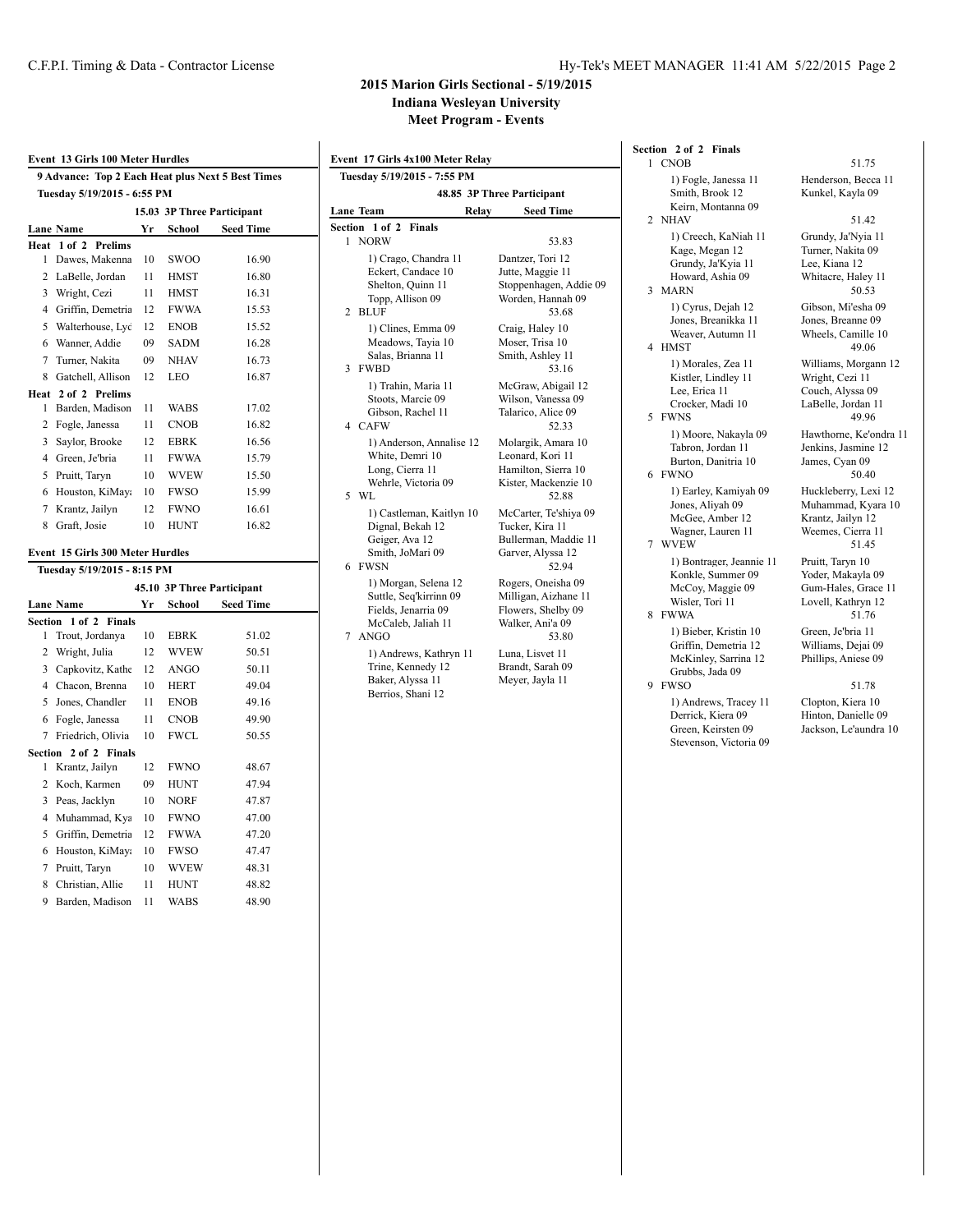|                | Event 19 Girls 4x400 Meter Relay<br>Tuesday 5/19/2015 - 9:05 PM                                          |                                                                                               |  |  |  |  |  |
|----------------|----------------------------------------------------------------------------------------------------------|-----------------------------------------------------------------------------------------------|--|--|--|--|--|
|                | 3:59.04 3P Three Participant                                                                             |                                                                                               |  |  |  |  |  |
|                | <b>Lane Team</b><br>Relav                                                                                | <b>Seed Time</b>                                                                              |  |  |  |  |  |
|                | Section 1 of 2<br><b>Finals</b>                                                                          |                                                                                               |  |  |  |  |  |
|                | 1 FWCL                                                                                                   | 4:24.21                                                                                       |  |  |  |  |  |
| $\mathfrak{D}$ | 1) Bentz, Abigail 10<br>Zilz, Emily 12<br>Kruse, Audrey 10<br><b>NORW</b>                                | Brennan, Abbey 09<br>Friedrich, Olivia 10<br>Ely, Elisabeth 09<br>4:19.43                     |  |  |  |  |  |
| 3              | 1) Bales, Kristen 11<br>Conrad, Stephanie 11<br>Jutte, Maggie 11<br>Topp, Allison 09<br><b>SADM</b>      | Beer, Courtney 10<br>Crago, Chandra 11<br>Theismann, Megan 10<br>Worden, Hannah 09<br>4:17.69 |  |  |  |  |  |
|                | 1) Von Gunten, Olivia 09<br>Imel, Hannah 12<br>Rosswurm, Emma 10<br>Archer, Haley 10<br>4 FWBD           | Wanner, Addie 09<br>Kloepper, Caroline 10<br>Shane, Lily 11<br>Goodwin, Aleesha 12<br>4:16.47 |  |  |  |  |  |
| 5.             | 1) Talarico, Alice 09<br>Weldon, Samantha 09<br>Brelage, Megan 11<br><b>BELL</b>                         | Coffin, Megan 12<br>Gibson, Rachel 11<br>Gerbers, Allison 09<br>4:16.59                       |  |  |  |  |  |
| 6              | 1) Fuelling, Emily 09<br>DeBolt, Jorden 09<br>Andrews, Deztinee 09<br>Neher, Mackenzie 09<br><b>OAKH</b> | Gunsett, Emily 11<br>Norby, Allyson 12<br>Beery, Bailey 11<br>Fisher, Grace 10<br>4:17.32     |  |  |  |  |  |
| 7              | 1) Kluevein, Kim 09<br>Miller, Geralyn 11<br>Smith, Olivia 09<br>Ulshafer, India 11<br><b>NORF</b>       | Lenhart, Shallen 12<br>Moffitt, Janae 12<br>Taylor, Camille 09<br>4:20.59                     |  |  |  |  |  |
|                | 1) Eltzroth, Caitlin 12<br>Kennedy, Arie 12<br>Singer, Karla 12<br>Thompson, Olivia 10                   | Halderman, Jenna 12<br>Peas, Jacklyn 10<br>Sloan, Brittany 12<br>Tracy, Catherine 10          |  |  |  |  |  |

### **2015 Marion Girls Sectional - 5/19/2015 Indiana Wesleyan University Meet Program - Events**

Section 2 of  $1$  ANGO

2 WVEW

3 ENOB

4 FWNO  $1)$  Earl

5 FWSO

 $6$  HMST

7 GARR

8 FWWA

9 HUNT

| 2 of 2 Finals<br>NGO                                                                              | 4:15.66                                                                                                  | Event                     |
|---------------------------------------------------------------------------------------------------|----------------------------------------------------------------------------------------------------------|---------------------------|
| 1) Korte, Josey 10<br>Cranston, Ariana 11<br>Keresztes, Danielle 09                               | Capkovitz, Katherine 12<br>Siders, Hannah 11<br>Brandt, Kaitlyn 11                                       | Tues                      |
| Cranston, Ali 09                                                                                  |                                                                                                          | Lane 1<br>Section         |
| /VEW<br>1) Konkle, Summer 09<br>Gum-Hales, Grace 11<br>Barker, Kylie 12<br>Wisler, Tori 11<br>NOB | 4:15.23<br>Bontrager, Jeannie 11<br>Jones, Madison 12<br>McCoy, Maggie 09<br>Wright, Julia 12<br>4:15.18 | 1A (                      |
| 1) Jones, Chandler 11<br>Kline, Kara 09<br>Fulk, Kaley 12<br>Coburn, Kelsey 10<br>WNO             | Claymiller, Alyssa 12<br>Moriarity, Lexie 09<br>Clark, Camille 12<br>Davies, Shannon 09<br>4:03.67       | $1B$ I                    |
| 1) Earley, Kamiyah 09<br>Weemes, Cierra 11<br>Muhammad, Kyara 10<br>Jones, Aliyah 09<br>WSO       | Phillips, Breanna 10<br>McGee, Amber 12<br>Huckleberry, Lexi 12<br>4:10.06                               | 1C 1                      |
| 1) Grider, Alexis 09<br>Houston, KiMaya 10<br>Andrews, Tracey 11<br>Clopton, Kiera 10             | Bowler, Stella 11<br>Moore, Breanna 10<br>Grider, Abigail 12<br>Derrick, Kiera 09                        | 1D (                      |
| MST<br>1) Morales, Zea 11<br>Lee, Erica 11<br>Crawford, Megan 10<br>Kistler, Lindley 11           | 4:13.29<br>Walther, Grace 11<br>Williams, Morgann 12<br>Torrez, Natalia 10<br>Malott, Rebecca 10         | 2A I                      |
| ARR<br>1) Baver, Tori 10<br>Burlage-Haynes, Madeline<br>Gibson, Lyndsey 12<br>WWA                 | 4:15.63<br>Bodey, Drue 10<br>Cooper, Grace 10<br>Stump, Amanda 12<br>4:15.73                             | $2B$ 1<br>2C <sub>1</sub> |
| 1) Bieber, Kristin 10<br>Williams, Dejai 09<br>Phillips, Aniese 09<br>UNT                         | Green, Je'bria 11<br>McKinley, Sarrina 12<br>Griffin, Demetria 12<br>4:15.76                             |                           |
| 1) Johnson, Larissa 09<br>McElhaney, Stephanie 12<br>Bolinger, Heather 12<br>Christian, Allie 11  | Koch, Karmen 09<br>Stoffel, Hannah 11<br>Bucher, Emily 11<br>Henline, Jenna 10                           | 2D '                      |
|                                                                                                   |                                                                                                          | 3A S                      |
|                                                                                                   |                                                                                                          | 3B<br>(                   |
|                                                                                                   |                                                                                                          | 3C<br>-1                  |
|                                                                                                   |                                                                                                          | 3D I                      |
|                                                                                                   |                                                                                                          | 4A<br>-1                  |

**Event 21 Girls 4x800 Meter Relay Tuesday 5/19/2015 - 6:30 PM 9:28.45 3P Three Participant Lane Team Relay Seed Time Section 1 of 1 Finals**  $0AKH$  10:00.24 1) Handal, Agnes 11 Hart, Savannah 09<br>Hasty, Brooke 11 Hornocker, Margo Hasty, Brooke 11 Hornocker, Margo 09<br>
Lenhart Shallen 12 Miller Geralyn 11 Miller, Geralyn 11 Taylor, Camille 09 Ulshafer, India 11 **BELL** 10:08.71 1) Beery, Bailey 11 Gunsett, Emily 11<br>Fuelling, Emily 09 Norby, Allyson 12 Fuelling, Emily 09 DeBolt, Jorden 09 Heck, Elizabeth 10 Neher, Mackenzie 09 Fisher, Grace 10<br>FWBD 10:21.90  $10:21.90$ 1) Brelage, Megan 11 Brelage, Abigail 10<br>Coffin, Megan 12 Weldon, Samantha 0 Weldon, Samantha 09 McMasters, Caroline 11 Kilbane, Erin 12 Wyatt, Olivia 11 CHUR 10:35.10 1) Allen, Darby 12 Fester, Stacia 10 Folland, Julia 11 Long, Paige 12 Hille, Isabelle 09 Yant, Cassidy 10<br>DEKA 10:04.36 10:04.36 1) Beckman, Lauren 09 Bollet, Jade 12<br>McCormick, Krista 11 Hernandez, Caren 12 McCormick, Krista 11 Jones, Sidney 10 Daniels, Kayla 09<br>Schwartz, Tyler 09 Smith, Aiden 09 Schwartz, Tyler 09<br>NORW 10:14.07 1) Aschliman, Hannah 12 Bauermeister, Sarah 12<br>Crago, Chandra 11 DeVoe, Sara 12 Crago, Chandra 11 Eastom, Grace 11 Frauhiger, Estee 09<br>Theismann, Megan 10 Topp, Allison 09 Theismann, Megan 10<br>ENOB 10:22.64 1) Boese, Krista 09 Claymiller, Alyssa 12 Kline, Kara 09 Vandiver, Jessica 10<br>Dashiell, Emily 09 Heffley, Zoey 10 Dashiell, Emily 09 Warren, Kyra 09<br>WVEW  $10:35.39$ 1) Barker, Kylie 12 Jones, Madison 12 Warren, Kaitlyn 12 Yoder, Brandi 09<br>May, Amiah 10 Weaver, Sierra 11 Weaver, Sierra 11 McCoy, Maggie 09  $3000$  10:05.45 1) Dawes, Makenna 10 Heath, Taylor 10<br>Heath, Haley 12 Lehner, Emily 12 Lehner, Emily 12 White, Ellie 10<br>CAFW  $10:15.10$ 1) Hobbs, Kaleen 12 Doty, Megan 12 Falater, Margaret 09 Metzger, Leah 09<br>Bassett, Grace 10 Fruchey, Madison Fruchey, Madison 11 Metzger, Stacey 12 Thomas, Ashlee 10<br>NHAV 10:23.20  $10:23.20$ 1) Boatright, Paige 10 Dishong, Brianna 10<br>Feipel, Brooke 11 Newman, Hayley 11 Newman, Hayley 11 Stier, Ariel 11<br>MARN 10:37.49 1) Case, Isabelle 12 Case, Zoe 09 Cobb, Khabrei 10 Hussong, Anna 10 Lindsay, Emily 09 McCullough, Lydia 11 10:06.95 1) Halderman, Jenna 12 Kennedy, Arie 12 LeLand, Natasha 09 Singer, Karla 12<br>Sloan, Brittany 12 Thompson, Olivi

4B HMST 10:17.11 1) Bultemeyer, Evie 10 Couch, Alyssa 09 Malott, Rebecca 10 Swink, Lizzie 10<br>Crawford, Megan 10 Norris, Saige 09 Crawford, Megan 10 Norris, Saige 09<br>Distelrath, Madison 10 Walther, Grace 11

Thompson, Olivia 10

Tracy, Catherine 10

Distelrath, Madison 10